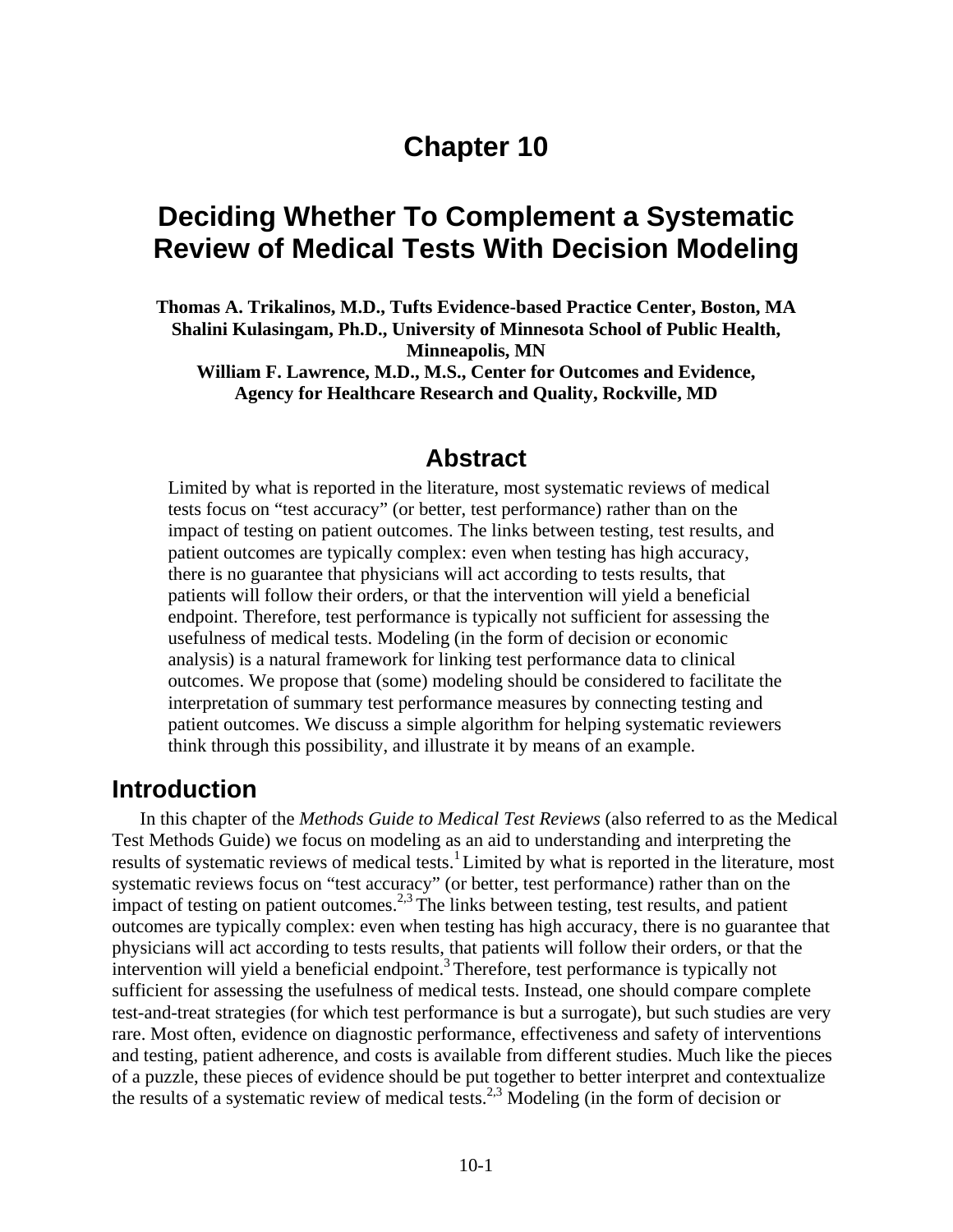economic analysis) is a natural framework for performing such calculations for test-and-treat strategies. It can link together evidence from different sources; explore the impact of uncertainty; make implicit assumptions clear; evaluate tradeoffs in benefits, harms and costs; compare multiple test-and-treat strategies that have never been compared head-to-head; and explore hypothetical scenarios (e.g., assume hypothetical interventions for incurable diseases).

This chapter focuses on modeling for enhancing the interpretation of systematic reviews of medical test accuracy, and does not deal with the much more general use of modeling as a framework for exploring complex decision problems. Specifically, modeling that informs broader decisionmaking may not fall within the purview of a systematic review. Whether or not to perform modeling for informing decisionmaking is often up to the decisionmakers themselves (e.g., policymakers, clinicians, or guideline developers), who would actually have to be receptive and appreciative of its usefulness.<sup>4</sup> Here we are primarily concerned with a narrower use of modeling, namely to facilitate the interpretation of summary test performance measures by connecting the link between testing and patient outcomes. This decision is within the purview of those planning and performing the systematic review. In all likelihood, it would be impractical to develop elaborate simulation models from scratch merely to enhance the interpretation of a systematic review of medical tests, but simpler models (be they decision trees or even Markov process-based simulations) are feasible even in a short time span and with limited resources. $4-6$ Finally, how to evaluate models is discussed in guidelines for good modeling practices.<sup>7-14</sup> but not here.

Undertaking a modeling exercise requires technical expertise, good appreciation of clinical issues, and (sometimes extensive) resources, and should be pursued only when it is likely to be informative. So when is it reasonable to perform decision or cost effectiveness analyses to complement a systematic review of medical tests? We provide practical suggestions in the form of a stepwise algorithm.

# **A Workable Algorithm**

Table 10–1 outlines a practical five-step approach that systematic reviewers could use to decide whether modeling could be used for interpreting and contextualizing the findings of a systematic review of test performance, within time and resource constraints. We outline these steps in an illustrative example at the end of the paper.

| <b>Step</b> | <b>Description</b>                                                                                         |  |
|-------------|------------------------------------------------------------------------------------------------------------|--|
|             | Define how the test will be used.                                                                          |  |
|             | Use a framework to identify consequences of testing as well as management strategies for each test result. |  |
| 3           | Assess if modeling is useful.                                                                              |  |
| 4           | Evaluate prior modeling studies.                                                                           |  |
| 5           | Consider whether modeling is practically feasible in the time frame given.                                 |  |
|             |                                                                                                            |  |

**Table 10–1: Proposed algorithm to decide if modeling should be a part of the systematic review**

## **Step 1. Define how the test will be used.**

The PICOTS typology (Population, Intervention, Comparators, Outcomes, Timing, Study design) is a widely adopted formalism for establishing the context of a systematic review.<sup>15</sup> It clarifies the setting of interest (whether the test will be used for screening, diagnosis, treatment guidance, patient monitoring, or prognosis) and the intended role of the medical test (whether it is the only test, an add-on to previously applied tests, or a tool for deciding on further diagnostic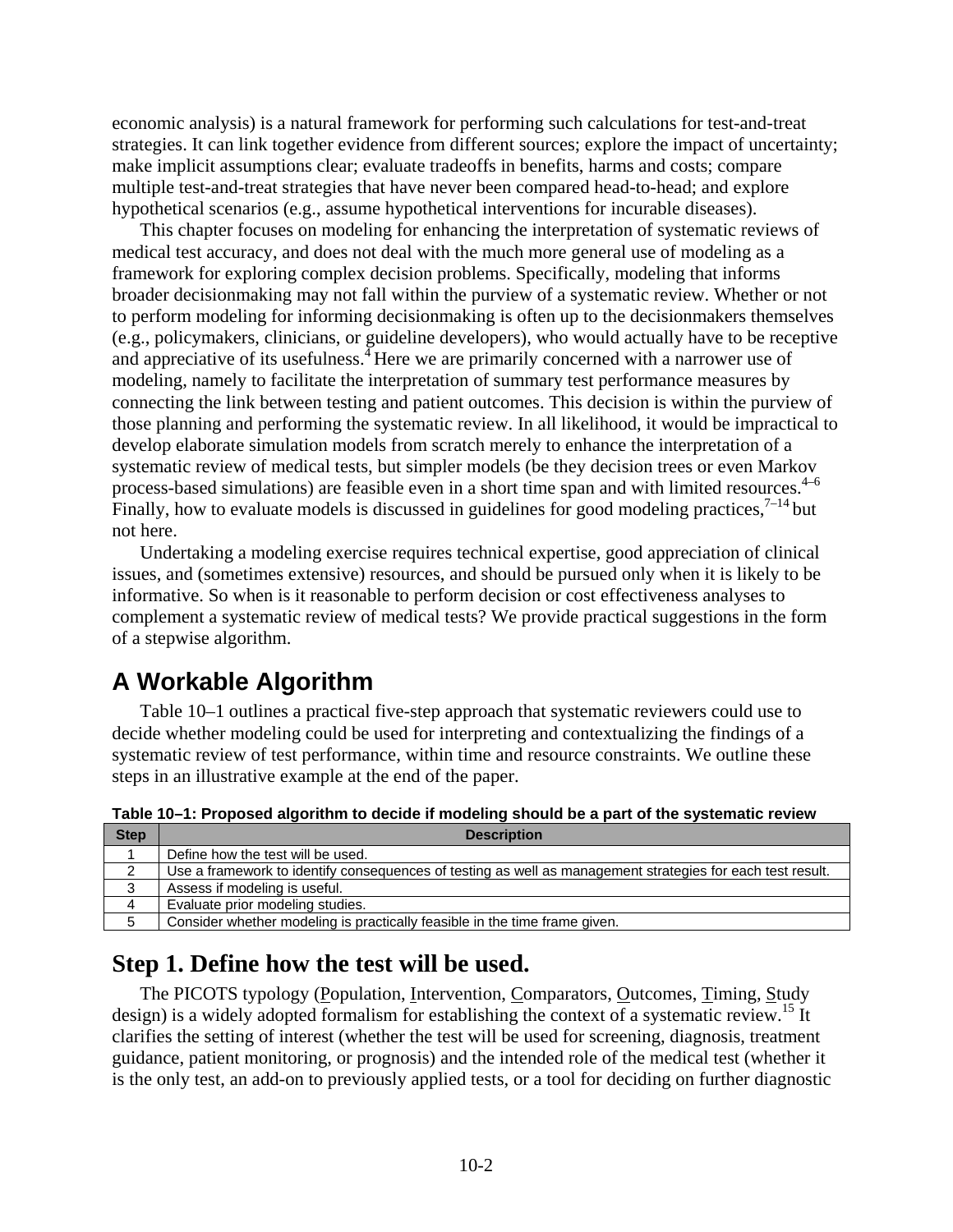workups). The information conveyed by the PICOTS items is crucial not only for the systematic review, but for planning a meaningful decision analysis as well.

## **Step 2. Use a framework to identify consequences of testing as well as management strategies for each test result.**

Medical tests exert most of their effects in an indirect way. Notwithstanding the emotional, cognitive, and behavioral changes induced by testing and its results, $16$  an accurate diagnosis in itself is not expected to affect patient-relevant outcomes. Nor do changes in test performance automatically result in changes in any patient-relevant outcome. From this point of view, test performance (as conveyed by sensitivity, specificity, positive and negative likelihood ratios, or other metrics) is only a surrogate end point. For example, testing for human immunodeficiency virus has both direct and indirect effects. The direct effects could include, but are not limited to, potential emotional distress attributable to the mere process of testing (irrespective of results); the cognitive and emotional benefits of knowing one's carrier status (for accurate results); perhaps the (very rare) unnecessary stress caused by a false positive diagnosis; or possible behavioral changes secondary to testing or its results. Indirect effects include all the downstream effects of treatment choices guided by the test results, such as benefits and harms of treatment in true positive diagnoses, avoidance of harms of treatment in true negative diagnoses, and cognitive and behavioral changes.

Identifying the consequences of testing and its results is a *sine qua non* for contextualizing and interpreting a medical test's (summary) sensitivity, specificity, and other measures of performance. A reasonable start is the analytic framework that was used to perform the systematic review (see the Introduction to this *Medical Test Methods Guide*).<sup>15</sup> This framework can be used to develop a basic tree illustrating test consequences and management options that depend on test results. Going through this exercise helps the reviewers make explicit the clinical scenarios of interest, the alternate (comparator) strategies, and the assumptions made by the reviewers regarding the test-and-treat strategies at hand.

## **Step 3. Assess whether modeling may be useful.**

In most cases of evaluating medical testing, some type of formal modeling will be useful. This is because of the indirectness of the link between testing and health outcomes, and the multitude of test-and-treat strategies that can be reasonably contrasted. Therefore, it may be easier to examine the opposite question (i.e., when formal modeling may not be necessary or useful). We briefly explore two general cases. In the first, one of the test-and-treat strategies is clearly superior to all alternate strategies. In the second, information is too scarce regarding which modeling assumptions are reasonable, what the downstream effects of testing are, or what are plausible values of multiple central (influential) parameters.

#### **The Case Where a Test-and-Treat Strategy Is a "Clear Winner"**

A comprehensive discussion of this case is provided by Lord et al.<sup>17,18</sup> For some medical testing evaluations, one can identify a clearly superior test-and-treat strategy without any need for modeling. The most straightforward case is when there is direct comparative evidence for all the test-and-treat strategies of interest. Such evidence could be obtained from well designed, conducted and analyzed randomized trials, or even nonrandomized studies. Insofar as these studies are applicable to the clinical context of interest in the patient population of interest,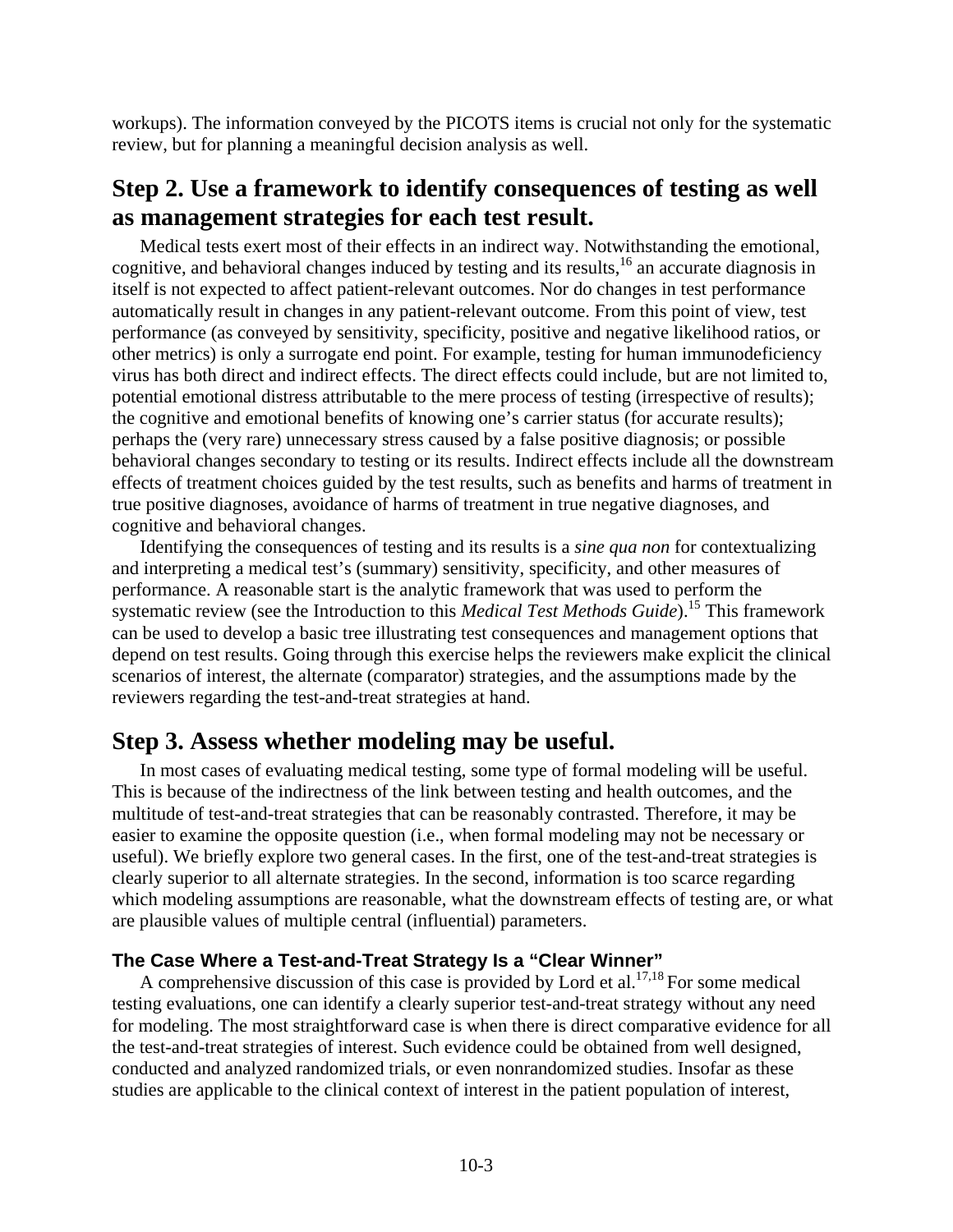evaluate all important test-and-treat strategies, and identify a dominant strategy with respect to both benefits and harms and with adequate power, modeling may be superfluous. In all fairness, direct comparative evidence for all test-and-treat strategies of interest is exceedingly rare.

In the absence of direct comparisons of complete test-and-treat strategies, one can rely on test accuracy only, as long as it is known that the patients who are selected for treatment using different tests will have the same response to downstream treatments. Although the downstream treatments may be the same in all test-and-treat strategies of interest, one *cannot automatically deduce* that patients selected with different tests will exhibit similar treatment response.<sup>3,15,17,18</sup> Estimates of treatment effectiveness on patients selected with one test do not necessarily generalize to patients selected with another test. For example, the effectiveness of treatment for women with early-stage breast cancer is primarily based on cases diagnosed with mammography. Magnetic resonance imaging (MRI) can diagnose additional cases, but it is at best unclear whether these additional cases have the same treatment response.<sup>19</sup> We will return to this point soon.

If it were known that patient groups identified with different tests respond to treatment in the same way, one could select the most preferable test (test-and-treat strategy) based on considerations of test characteristics alone. Essentially, one would evaluate three categories of attributes: the cost and safety of testing; the sensitivity of the tests (ability to correctly identify those with the disease, and thus to proceed to hopefully beneficial interventions); and the specificity of the tests (ability to correctly identify those without disease, and thus avoid the harms and costs of unnecessary treatment). A test-and-treat strategy would be universally dominant if it were preferable versus all alternative strategies and over all three categories of attributes. In case of tradeoffs, i.e., one test has better specificity but another one is safer (with all other attributes being equal), one would have to explore these tradeoffs using modeling.

So how does one infer whether patient groups identified with different tests have (or should have) the same response to treatment? Several situations may be described. Randomized trials may exist suggesting that the treatment effects are similar in patients identified with different tests. For example, the effect of stenting versus angioplasty on reinfarctions in patients with acute myocardial infarction does not appear to differ by the test combinations used to identify the included patients.<sup>20</sup> Thus, when comparing various tests for diagnosing acute coronary events in the emergency department setting, test performance alone is probably a good surrogate for the clinical outcomes of the complete test-and-treat strategies. Alternatively, in the absence of direct empirical information from trials, one could use judgment to infer whether the cases detected from different tests would have a similar response to treatment:

- 1. Lord et al. propose that when the sensitivity of two tests is very similar, it is often reasonable to expect that the "case mix" of the patients who will be selected for treatment based on test results will be similar, and thus patients would repond to treatment in a similar way.<sup>17,18</sup> For example, Doppler ultrasonography and venography have similar sensitivity and specificity to detect the treatable condition of symptomatic distal deep venous thrombosis.<sup>21</sup> Because Doppler is easier, faster, and non-invasive, it is the preferable test.
- 2. When the sensitivities of the compared tests are different, it is more likely that the additional cases detected by the more sensitive tests may not have the same treatment response. In most cases this will not be known, and thus modeling would be useful to explore the impact of potential differential treatment response on outcomes. Sometimes we can reasonably extrapolate that treatment effectiveness will be unaltered in the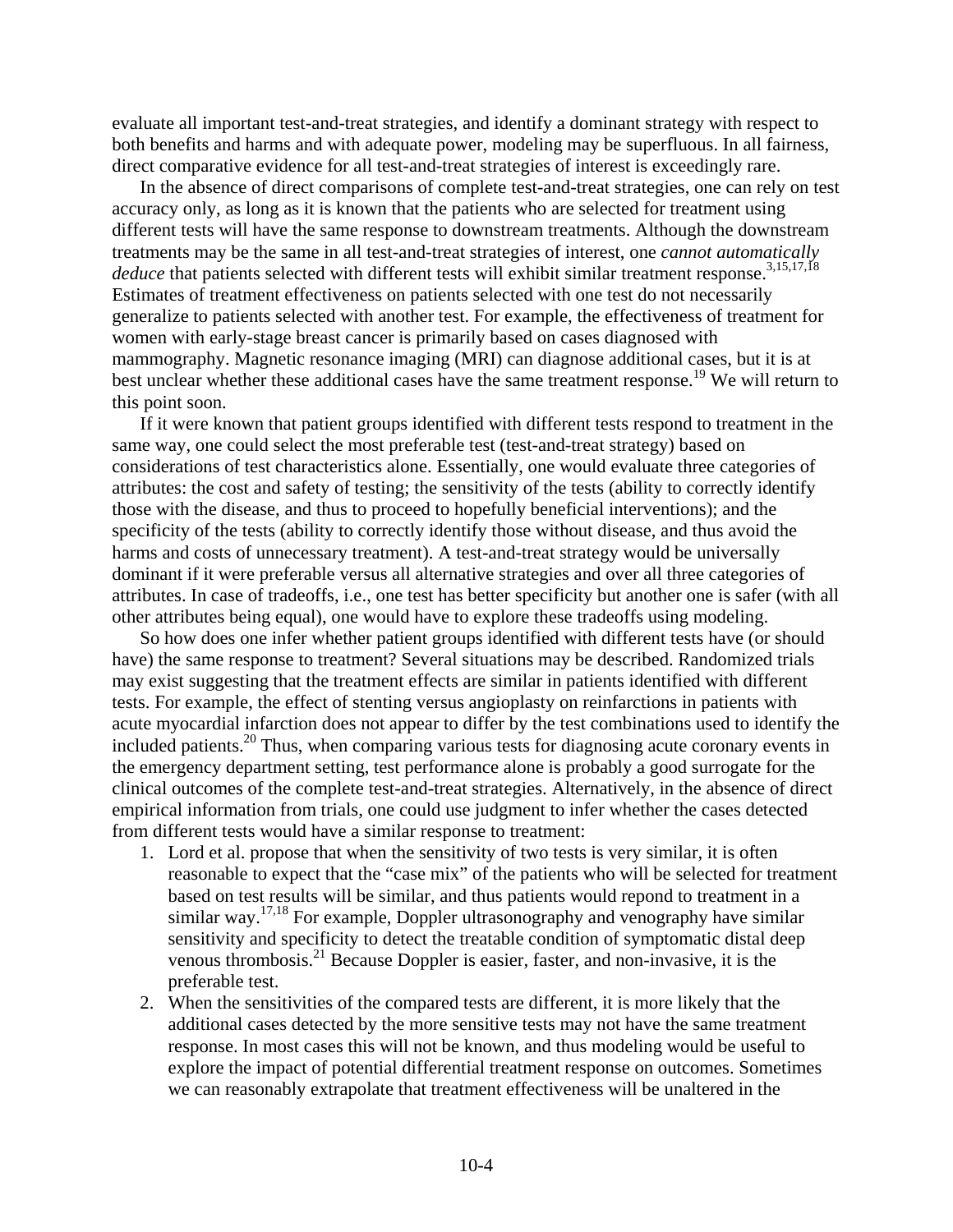additional identified cases. This is when the tests operate on the same principle, and the clinical and biological characteristics of the additional identified cases are expected to remain unaltered. An example is computed tomography (CT) colonography for detection of large polyps, with positive cases subjected to colonoscopy as a confirmatory test. Dual positioning (prone and supine) of patients during the CT is more sensitive than supineonly positioning, without differences in specificity.<sup>22</sup> It is very reasonable to expect that the additional cases detected by dual positioning in CT will respond to treatment in the same way as the cases detected by supine-only positioning, especially since colonoscopy is a universal confirmatory test.

#### **The Case of Very Scarce Information**

There are times when we lack an understanding of the underlying disease processes to such an extent that we are unable to develop a credible model to estimate outcomes. In such circumstances, modeling is not expected to enhance the interpretation of a systematic review of test accuracy, and thus should not be performed with this goal in mind. This is a distinction between the narrow use of modeling we explore here (to contextualize the findings of a systematic review) and its more general use for decisionmaking purposes. Arguably, in the general decisionmaking case, modeling is especially helpful, because it is a disciplined and theoretically motivated way to explore alternative choices. In addition, it can help identify the major factors that contribute to the uncertainty, as is done in "value of information" analyses.<sup>23,24</sup>

### **Step 4. Evaluate prior modeling studies.**

Before developing a model *de novo* or adapting an existing model, reviewers should consider searching the literature to ensure that the modeling has not already been done. There are several considerations when evaluating previous modeling studies.

First, reviewers need to judge the quality of the models. Several groups have made recommendations on evaluating the quality of modeling studies, especially in the context of costeffectiveness analyses.<sup>7,9–14</sup> Evaluating the quality of a model is a very challenging task. More advanced modeling can be less transparent and difficult to describe in full technical detail. Increased flexibility often has its toll: Essential quantities may be completely unknown ("deep" parameters), and must be set through assumptions or by calibrating model predictions, versus real empirical data.<sup>25</sup> MISCAN-COLON<sup>26,27</sup> and SimCRC<sup>28</sup> are two microsimulation models that describe the natural history of colorectal cancer. Both assume an adenoma-carcinoma sequence for cancer development but differ in their assumptions on adenoma growth rates. Tumor dwell time (an unknown deep parameter in both models) was set to approximately 10 years in  $MISCAN-COLON;^{27,29}$  and to approximately 30 years in SimCRC. Because of such differences, models can reach different conclusions.<sup>30</sup> Ideally, simulation models should be validated against independent datasets that are comparable to the datasets on which the models were developed.<sup>25</sup> External validation is particularly important for simulation models in which the unobserved deep parameters are set without calibration, based on assumptions and analytical calculations.<sup>25,26</sup>

Second, once the systematic reviewers deem that good quality models exist, they need to examine whether the models are applicable to the interventions and populations of the current evaluation; i.e., if they match the PICOTS items of the systematic review. In addition, the reviewers need to judge whether methodological and epidemiological challenges have been adequately addressed by the model developers.<sup>3</sup>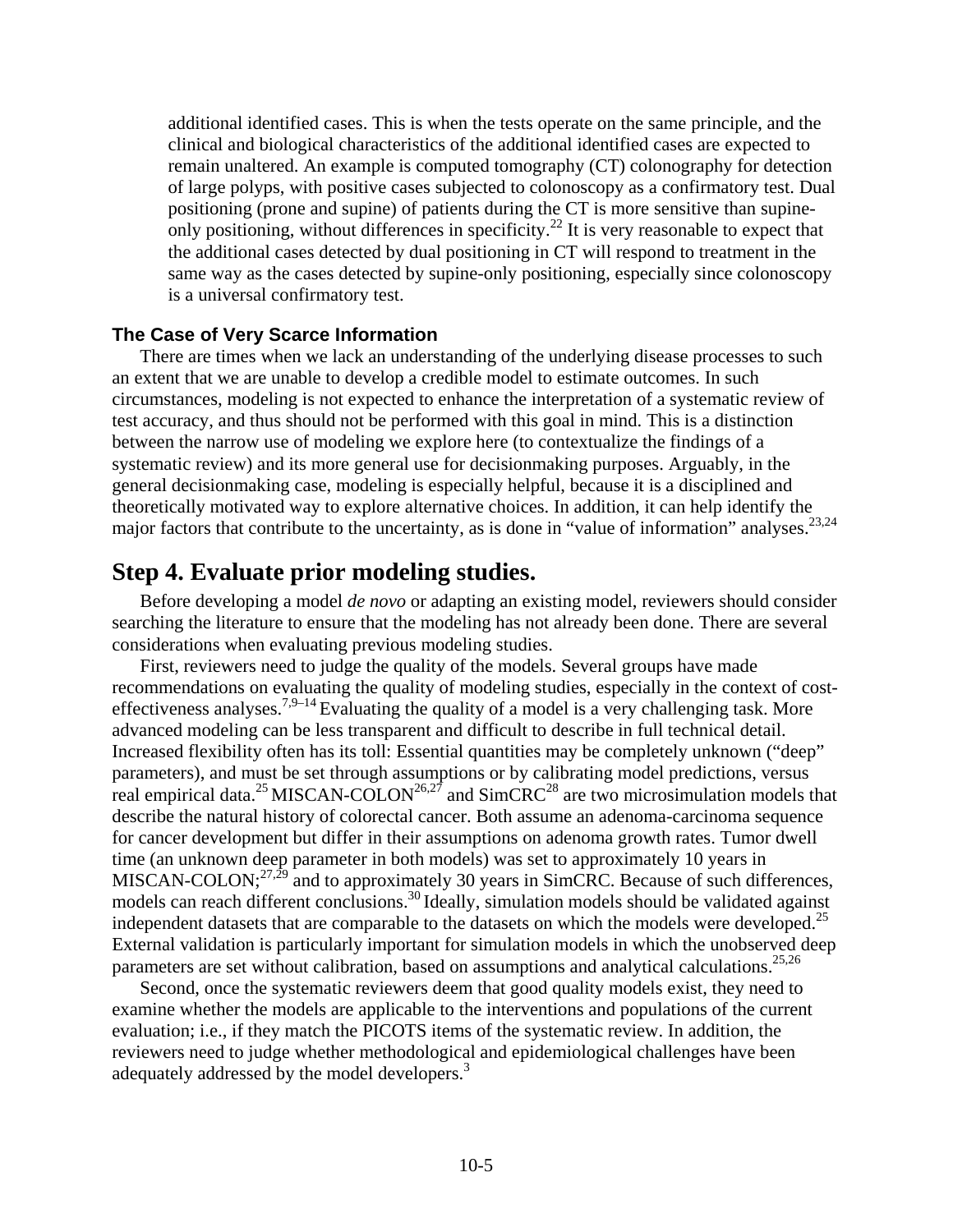Third, the reviewers need to explore the applicability of the underlying parameters of the models. Most importantly, preexisting models will not have had the benefit of the current systematic review to estimate diagnostic accuracy, and they may have used estimates that differ from the ones obtained by the systematic review. Also, consideration should be given to whether our knowledge of the natural history of disease has changed since publication of the modeling study (thus potentially affecting parameters in the underlying disease model).

If other modeling papers meet these three challenges, then synthesizing the existing modeling literature may suffice. Alternatively, developing a new model may be considered, or reviewers could explore the possibility of cooperating with developers of existing high quality models to address the key questions of interest. The U.S. Preventive Services Task Force (USPSTF) and the Technology Assessment program of the Agency for Healthcare Research and Quality (AHRQ) have followed this practice for specific topics. For example, the USPSTF recommendations for colonoscopy screening $31$  were informed by simulations based on the aforementioned MISCAN-COLON and SimCRC microsimulation models,<sup>28,32</sup> which were developed outside the EPC program.<sup>26,27</sup>

## **Step 5. Consider whether modeling is practically feasible in the given time frame.**

Even if modeling is determined to be useful, it may still not be feasible to develop an adequately robust model within the context of a systematic review. Time and budgetary constraints, lack of experienced personnel, and other needs may all play a role in limiting the feasibility of developing or adapting a model to answer the relevant questions. Even if a robust and relevant model has been published, it may not necessarily be accessible. Models are often considered intellectual property of their developers or institutions, and they may not be unconditionally available for a variety of reasons. Further, even if a preexisting model is available, it may not be sufficient to address the key questions without extensive modifications by experienced and technically adept researchers. Additional data may be necessary, but they may not be available. Of importance, the literature required for developing or adapting a model does not necessarily overlap with that used for an evidence report.

Further, it may also be the case that the direction of the modeling project changes based on insights gained during the conduct of the systematic review or during the development of the model. Although this challenge can be mitigated by careful planning, it is not entirely avoidable.

If the systematic reviewers determine that a model would be useful but not feasible within the context of the systematic review, consideration should be given to whether these efforts could be done sequentially as related but distinct projects. The systematic review could synthesize available evidence, identify gaps, and estimate many necessary parameters for a model. The systematic review can also call for the development of a model in the future research recommendations section. A subsequent report that uses modeling could provide information on long-term outcomes.

### **Illustration**

Here, we illustrate how the aformentioned algorithm could be applied, using an example of a systematic review of medical tests in which modeling was deemed important to contextualize findings on test performance.<sup>33</sup> Specifically, we discuss how the algorithm could be used to determine if a model is necessary for an evidence report on the ability of positron emission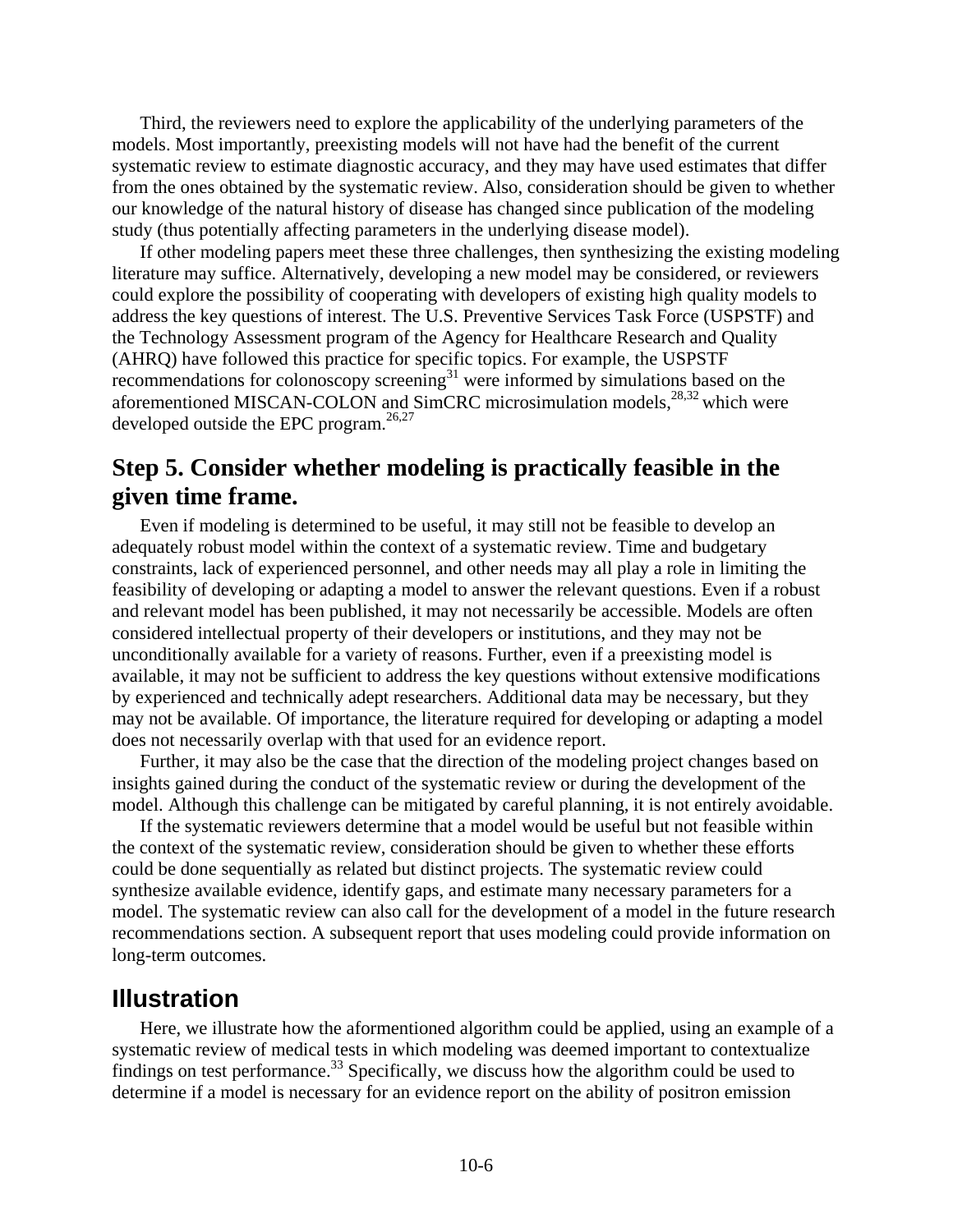tomography (PET) to guide the management of suspected Alzheimer's disease (AD), a progressive neurodegenerative disease for which current treatment options are at best modestly effective.<sup>33</sup> The report addressed three key questions, expressed as three clinical scenarios:

- 1. Scenario A: In patients with dementia, can PET be used to determine the type of dementia that would facilitate early treatment of AD and perhaps other dementia subtypes?
- 2. Scenario B: For patients with mild cognitive impairment, could PET be used to identify a group of patients with a high probability of AD so that they could start early treatment?
- 3. Scenario C: Is the available evidence enough to justify the use of PET to identify a group of patients with a family history of AD so that they could start early treatment?

The systematic review of the literature provides summaries of the diagnostic performance of PET to identify AD, but does not include longitudinal studies or randomized trials on the effects of PET testing on disease progression, mortality, or other clinical outcomes. In the absence of direct comparative data for the complete test-and-treat strategies of interest, decision modeling may be needed to link test results to long term patient-relevant outcomes.

## **Step 1: Define how PET will be used.**

The complete PICOTS specification for the PET example is described in the evidence report33 and is not reviewed here in detail. In brief, the report focuses on the *diagnosis* of the disease (AD) in the three scenarios of patients with suggestive symptoms. AD is typically diagnosed with a clinical examination that includes complete history, physical and neuropsychiatric evaluation, and screening laboratory testing.<sup>34</sup> In all three scenarios, we are only interested in PET as a "confirmatory" test ( i.e., we are only interested in PET added to the usual diagnostic workup). Specifically, we assume that PET (1) is used for *diagnosing* patients with different severities or types of AD (mild or moderate AD, mild cognitive impairment, family history of AD), (2) it is an *add-on* to a clinical exam, and (3) it should be compared against the clinical examination (i.e. *no PET* as an add-on test). We are explicitly not evaluating patient management strategies where PET is the only test (i.e., PET "replaces" the typical examination) or where it triages who will receive the clinical examination (an unrealistic scenario). Table 10–2 classifies the results of PET testing.

| Table 10–2. Cross-tabulation of PET results and actual clinical status among patients with initial |  |
|----------------------------------------------------------------------------------------------------|--|
| clinical examination suggestive of Alzheimer's                                                     |  |

|                             | <b>AD in Long-Term</b><br><b>Clinical Evaluation</b> | No AD in Long-Term<br><b>Clinical Evaluation</b> |
|-----------------------------|------------------------------------------------------|--------------------------------------------------|
| <b>PET Suggestive of AD</b> | "True positive"                                      | "False positive"                                 |
| PET not Suggestive of AD    | "False negative"                                     | "True negative"                                  |

 $AD = Alzheimer's disease; PET = positron emission tomography$ 

Counts in this table correspond to patients with an initial clinical examination suggestive of AD (as defined in the three clinical scenarios). Patients without suggestive clinical examination are not candidates for PET testing.

## **Step 2: Create a simplified analytic framework and outline how patient management will be affected by test results.**

The PET evidence report does not document any appreciable direct effects or complications of testing with or without PET. Thus, it would be reasonable to consider all direct effects of testing as negligible when interpreting the results of the systematic review of test performance. A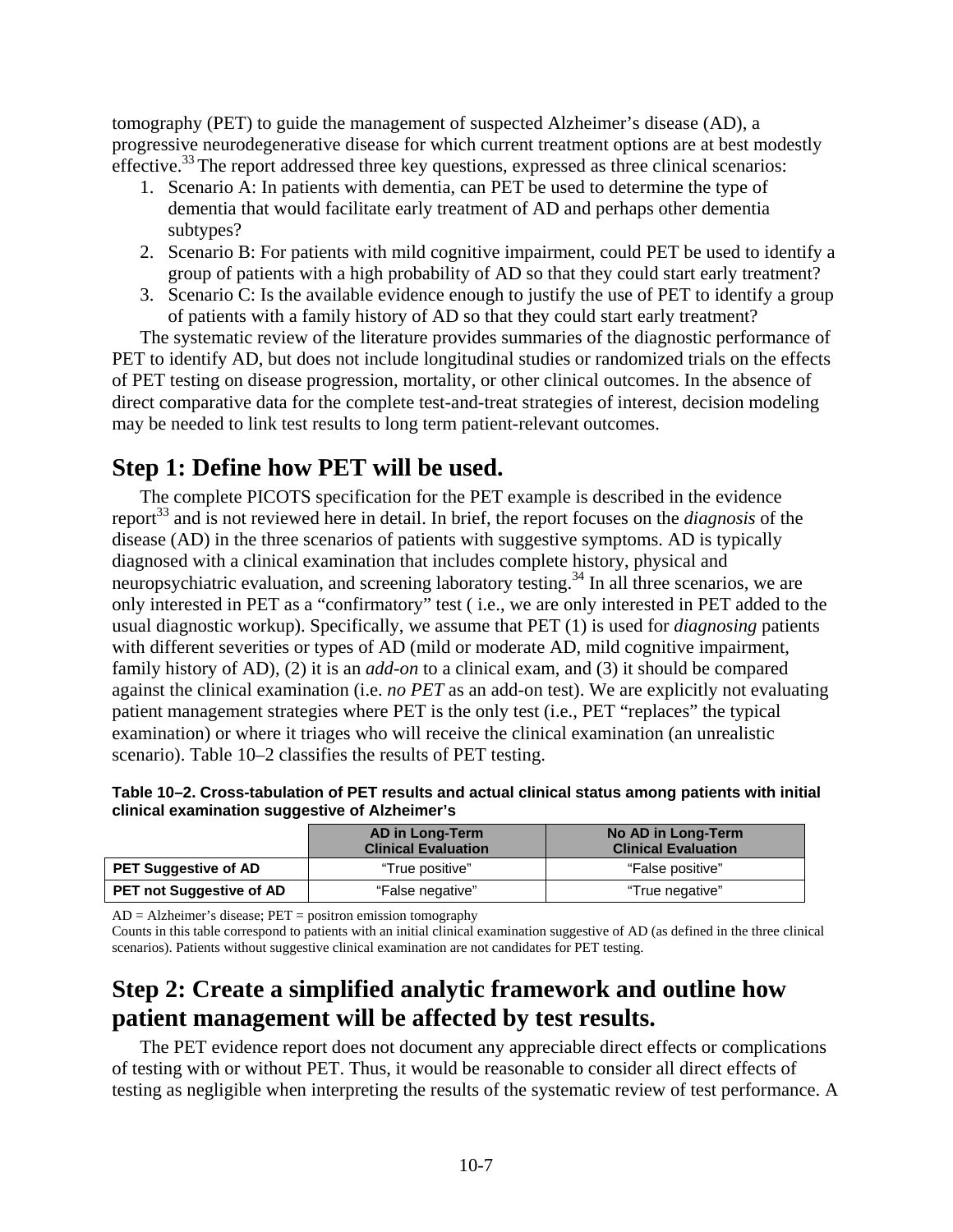simplified analytic framework is depicted in Figure 10–1, and represents the systematic reviewers' understanding of the setting of the test, and its role in the test-and-treat strategies of interest. The analytic framework also outlines the reviewers' understanding regarding the anticipated effects of PET testing on mortality and disease progression: any effects are only indirect, and conferred exclusively through the downstream clinical decision whether to treat patients. In the clinical scenarios of interest, patients with a positive test result (either by clinical examination or by the clinical examination–PET combination) will receive treatment. However, only those with AD (true positives) would benefit from treatment. Those who are falsely positive would receive no benefit but will still be exposed to the risk of treatment-related adverse effects, and the accompanying polypharmacy. (By design, the evidence report on which this illustration is based did not address costs, and thus we make no mention of costs here.)



**Figure 10–1. Simplified analytic framework**

AD = Alzheimer's disease; AChE-I = acetylcholinesterase inhibitors (the treatment available at the time of the evidence report) The framework assumes no major adverse effects from the treatment.

Figure 10–2 shows an outline of the management options in the form of a simple tree, for the clinical scenario of people with mild cognitive impairment (MCI) in the initial clinical exam (scenario B above). Similar basic trees can be constructed for the other clinical scenarios. The aim of this figure is to outline the management options for positive and negative tests (here they are simple: receive treatment or not) and the important consequences of being classified as a true positive, true negative, false positive or false negative, as well as to make explicit the compared test-and-treat strategies. This simplified outline is an overview of a decision tree for the specific clinical test.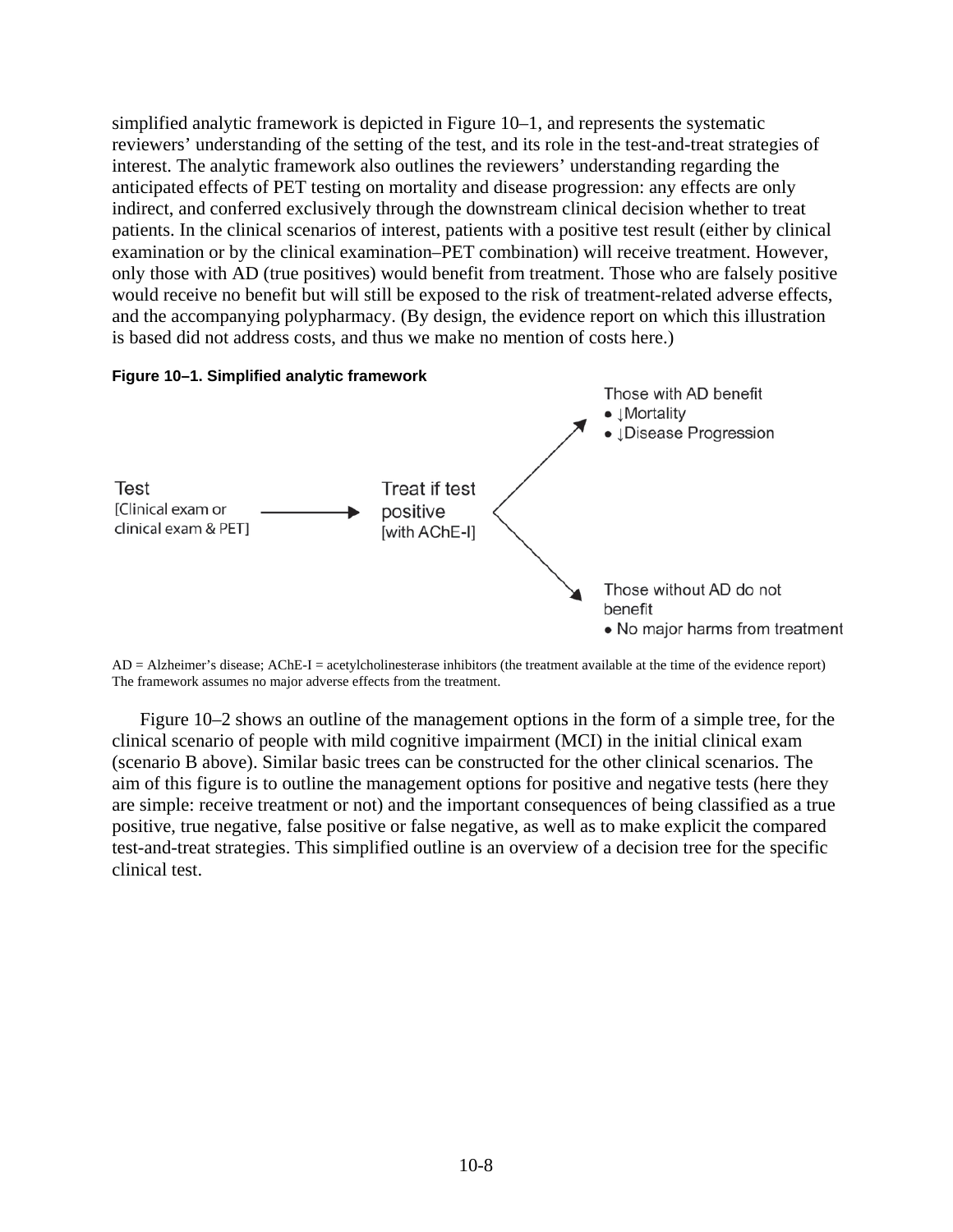

#### **Figure 10–2. Management options for mild cognitive impairment**

 $AD = Alzheimer's disease$ ;  $MCI = mild cognitive impairment$ ;  $PET = positron emission tomography$ When applicable. As per the evidence report, the then-available treatment options (acetylcholinesterase inhibitors) do not have important adverse effects. However, in other cases, harms can be induced both by the treatment and the test (e.g., if the test is invasive). The evidence report also modeled hypothetical treatments with various effectiveness and safety profiles to gain insight on how sensitive their conclusions were to treatment characteristics. Note that at the time the evidence report was performed, other testing options for Alzheimer's were not in consideration.

## **Step 3: Assess whether modeling could be useful in the PET and AD evidence report.**

In the example, no test-and-treat strategies have been compared head-to-head in clinical studies. Evidence exists to estimate the benefits and harms of pharmacologic therapy in those with and without AD. Specifically, the treatments for MCI in AD are at best only marginally effective,<sup>33</sup> and it is unknown whether subgroups of patients identified by PET may have differential responses to treatment. Hence, we cannot identify a "clear winner" based on test performance data alone. Thus, modeling was deemed useful here.

### **Step 4: Assess whether prior modeling studies could be utilized.**

In this particular example, the systematic reviewers performed decision modeling. In addition to using the model to better contextualize their findings, they also explored whether their conclusions would differ if the treatment options were more effective than the options currently available. The exploration of such "what if" scenarios can inform the robustness of the conclusions of the systematic review, and can also be a useful aid in communicating conclusions to decisionmakers. It is not stated whether the systematic reviewers searched for prior modeling studies in the actual example. Although we do not know of specialized hedges to identify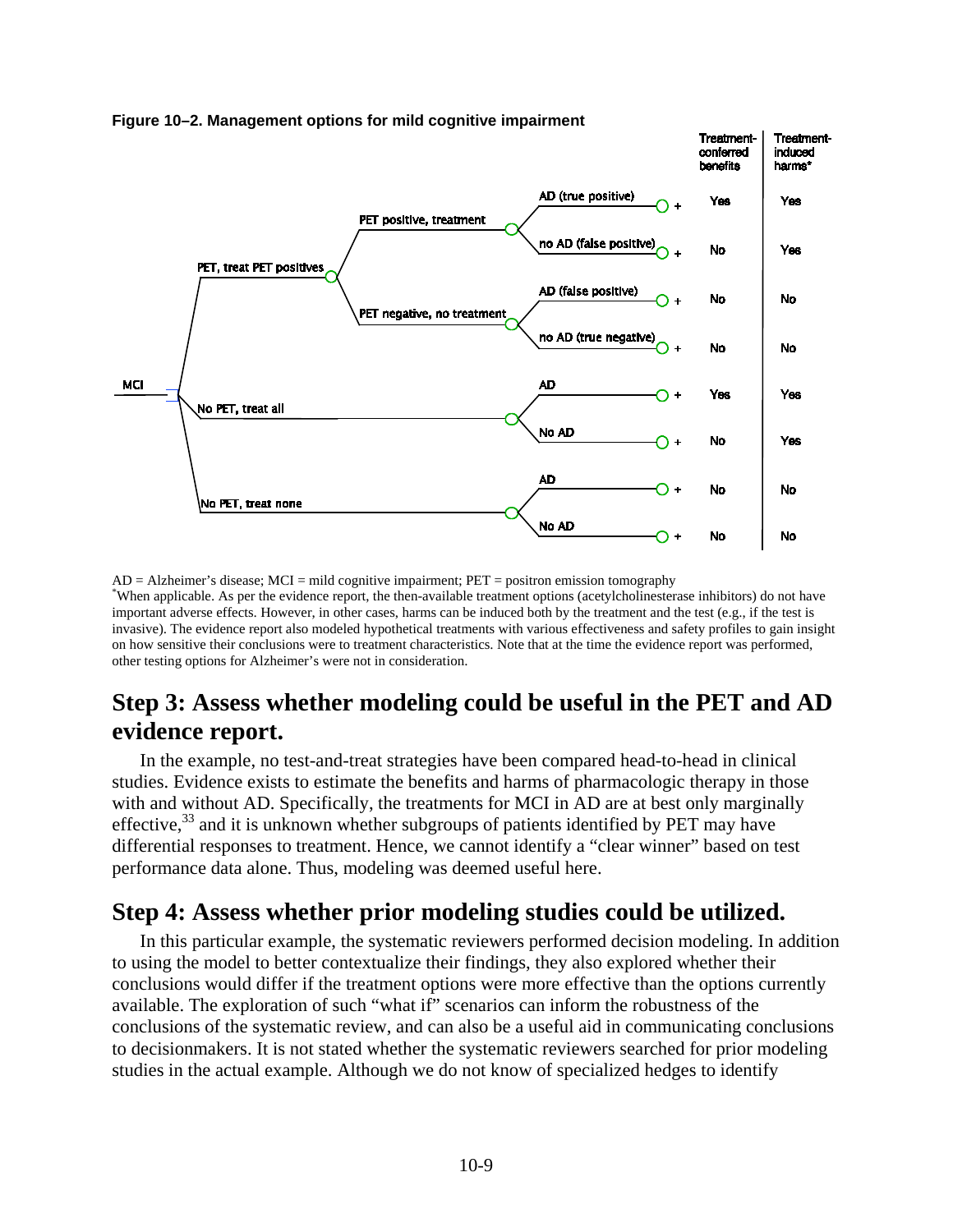modeling studies, we suspect that even simple searches using terms such as "model(s)," "modeling," "simulat\*", or terms for decision or economic analysis would suffice.

## **Step 5. Consider whether modeling is practically feasible in the time frame given.**

Obviously modeling was deemed feasible in the example at hand.

# **Overall Suggestions**

Many systematic reviews of medical tests focus on test performance rather than the clinical utility of a test. Systematic reviewers should explore whether modeling may be helpful in enhancing the interpretation of test performance data, and in offering insight into the dynamic interplay of various factors on decision-relevant effects.

The five-step algorithm of Table 10–1 can help evaluate whether modeling is appropriate for the interpretation of a systematic review of medical tests.

# **References**

- 1. Methods Guide for Medical Test Reviews. AHRQ Publication No. 12-EC017. Rockville, MD: Agency for Healthcare Research and Quality; June 2012. www.effectivehealthcare.ahrq.gov/reports/fina l.cfm. Also published as a special supplement to the Journal of General Internal Medicine, July 2012.
- 2. Tatsioni A, Zarin DA, Aronson N, Samson DJ, Flamm CR, Schmid C et al. Challenges in systematic reviews of diagnostic technologies. Ann Intern Med 2005; 142(12 Pt 2):1048- 1055.
- 3. Trikalinos TA, Siebert U, Lau J. Decisionanalytic modeling to evaluate benefits and harms of medical tests: uses and limitations. Med Decis Making 2009; 29(5):E22-E29.
- 4. Claxton K, Ginnelly L, Sculpher M, Philips Z, Palmer S. A pilot study on the use of decision theory and value of information analysis as part of the NHS Health Technology Assessment programme. Health Technol Assess 2004; 8(31):1-103, iii.
- 5. Meltzer DO, Hoomans T, Chung JW, Basu A. Minimal Modeling Approaches to Value of Information Analysis for Health Research. AHRQ Publication No. 11-EHC062-EF. Rockville, MD: Agency for Healthcare Research and Quality; June 2011. http://ncbi.nlm.nih.gov/books/ NBK62146. Accessed April 10, 2012.
- 6. Trikalinos TA, Dahabreh IJ, Wong J, Rao M. Future Research Needs for the Comparison of Percutaneous Coronary Interventions with Bypass Graft Surgery in Nonacute Coronary Artery Disease: Identification of Future Research Needs. Future Research Needs Papers No. 1. AHRQ Publication No. 10- EHC068-EF. Rockville, MD: Agency for Healthcare Research and Quality; June 2010. <http://ncbi.nlm.nih.gov/> books/NBK51079. Accessed April 10, 2012.
- 7. Weinstein MC, O'Brien B, Hornberger J, Jackson J, Johannesson M, McCabe C et al. Principles of good practice for decision analytic modeling in health-care evaluation: report of the ISPOR Task Force on Good Research Practices--Modeling Studies. Value Health 2003; 6(1):9-17.
- 8. Trikalinos TA, Balion CM, Colemlan CI, et al. Meta-analysis of test performance when there is a "gold standard." AHRQ Publication No. 12-EHC080-EF. Chapter 8 of Methods Guide for Medical Test Reviews (AHRQ Publication No. 12-EHC017). Rockville, MD: Agency for Healthcare Research and Quality; June 2012. www.effectivehealthcare.ahrq.gov/reports/ final.cfm. Also published in a special supplement to the Journal of General Internal Medicine, July 2012.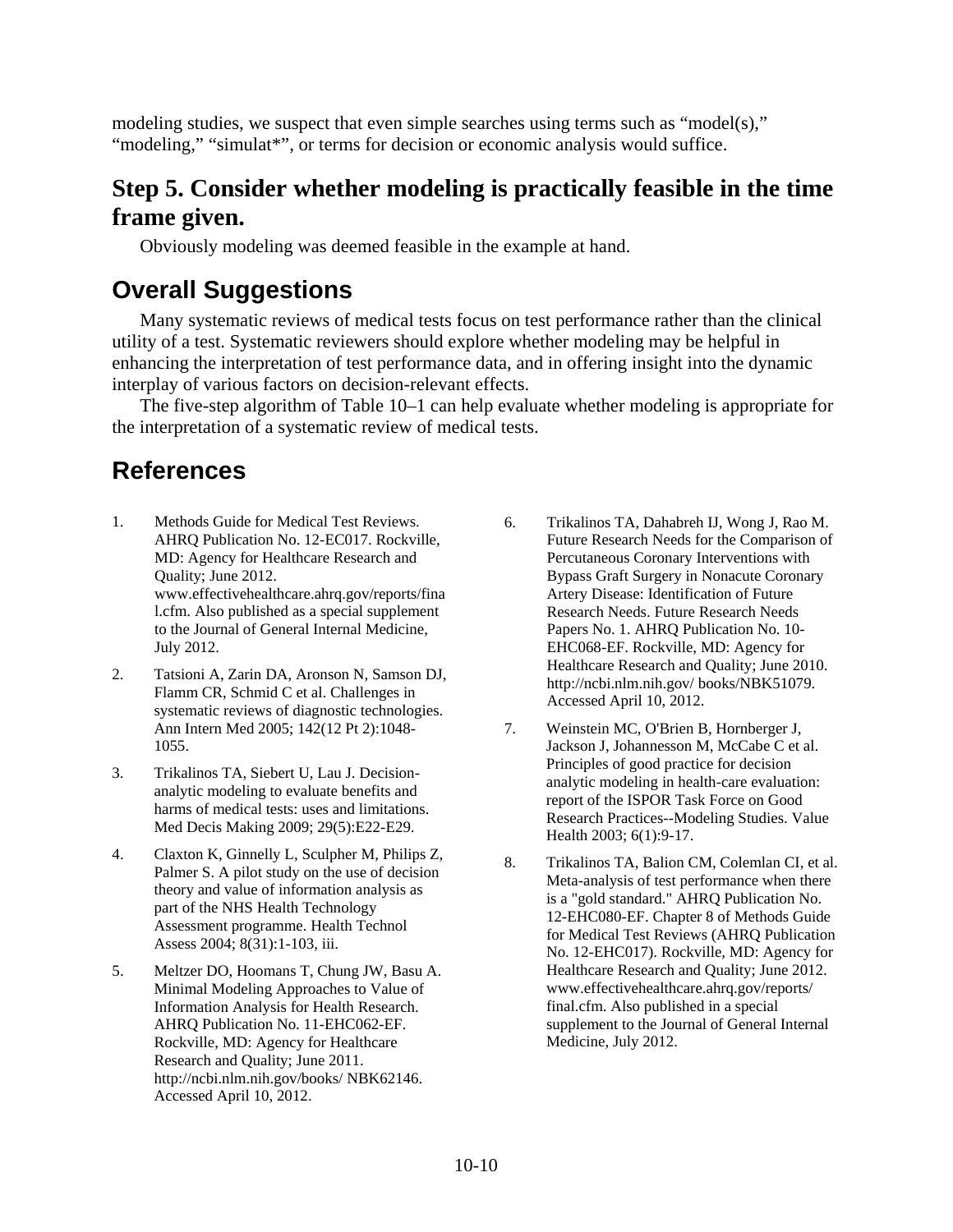- 9. Sculpher M, Fenwick E, Claxton K. Assessing quality in decision analytic cost-effectiveness models. A suggested framework and example of application. Pharmacoeconomics 2000; 17(5):461-477.
- 10. Richardson WS, Detsky AS. Users' guides to the medical literature. VII. How to use a clinical decision analysis. B. What are the results and will they help me in caring for my patients? Evidence Based Medicine Working Group. JAMA 1995; 273(20):1610-1613.
- 11. Richardson WS, Detsky AS. Users' guides to the medical literature. VII. How to use a clinical decision analysis. A. Are the results of the study valid? Evidence-Based Medicine Working Group. JAMA 1995; 273(16):1292- 1295.
- 12. Philips Z, Ginnelly L, Sculpher M, Claxton K, Golder S, Riemsma R et al. Review of guidelines for good practice in decisionanalytic modelling in health technology assessment. Health Technol Assess 2004; 8(36):iii-xi, 1.
- 13. Philips Z, Bojke L, Sculpher M, Claxton K, Golder S. Good practice guidelines for decision-analytic modelling in health technology assessment: a review and consolidation of quality assessment. Pharmacoeconomics 2006; 24(4):355-371.
- 14. Decision analytic modelling in the economic evaluation of health technologies. A consensus statement. Consensus Conference on Guidelines on Economic Modelling in Health Technology Assessment. Pharmacoeconomics 2000; 17(5):443-444.
- 15. Matchar DB. Introduction to the Methods Guide for Medical Test Reviews. AHRQ Publication No. 12-EHC073-EF. Chapter 1 of Methods Guide for Medical Test Reviews (AHRQ Publication No. 12-EHC017). Rockville, MD: Agency for Healthcare Research and Quality; June 2012. www.effectivehealthcare.ahrq.gov/reports/fina l.cfm. Also published in a special supplement to the Journal of General Internal Medicine, July 2012.
- 16. Bossuyt PM, McCaffery K. Additional patient outcomes and pathways in evaluations of testing. Med Decis Making 2009; 29(5):E30- E38.
- 17. Lord SJ, Irwig L, Bossuyt PM. Using the principles of randomized controlled trial design to guide test evaluation. Med Decis Making 2009; 29(5):E1-E12.
- 18. Lord SJ, Irwig L, Simes RJ. When is measuring sensitivity and specificity sufficient to evaluate a diagnostic test, and when do we need randomized trials? Ann Intern Med 2006; 144(11):850-855.
- 19. Irwig L, Houssami N, Armstrong B, Glasziou P. Evaluating new screening tests for breast cancer. BMJ 2006; 332(7543):678-679.
- 20. Nordmann AJ, Bucher H, Hengstler P, Harr T, Young J. Primary stenting versus primary balloon angioplasty for treating acute myocardial infarction. Cochrane Database Syst Rev 2005;(2):CD005313.
- 21. Gottlieb RH, Widjaja J, Tian L, Rubens DJ, Voci SL. Calf sonography for detecting deep venous thrombosis in symptomatic patients: experience and review of the literature. J Clin Ultrasound 1999; 27(8):415-420.
- 22. Fletcher JG, Johnson CD, Welch TJ, MacCarty RL, Ahlquist DA, Reed JE et al. Optimization of CT colonography technique: prospective trial in 180 patients. Radiology 2000; 216(3):704-711.
- 23. Janssen MP, Koffijberg H. Enhancing Value of Information Analyses. Value Health 2009.
- 24. Oostenbrink JB, Al MJ, Oppe M, Rutten-van Molken MP. Expected value of perfect information: an empirical example of reducing decision uncertainty by conducting additional research. Value Health 2008; 11(7):1070- 1080.
- 25. Karnon J, Goyder E, Tappenden P, McPhie S, Towers I, Brazier J et al. A review and critique of modelling in prioritising and designing screening programmes. Health Technol Assess 2007; 11(52):iii-xi, 1.
- 26. Habbema JD, van Oortmarssen GJ, Lubbe JT, van der Maas PJ. The MISCAN simulation program for the evaluation of screening for disease. Comput Methods Programs Biomed 1985; 20(1):79-93.
- 27. Loeve F, Boer R, van Oortmarssen GJ, van BM, Habbema JD. The MISCAN-COLON simulation model for the evaluation of colorectal cancer screening. Comput Biomed Res 1999; 32(1):13-33.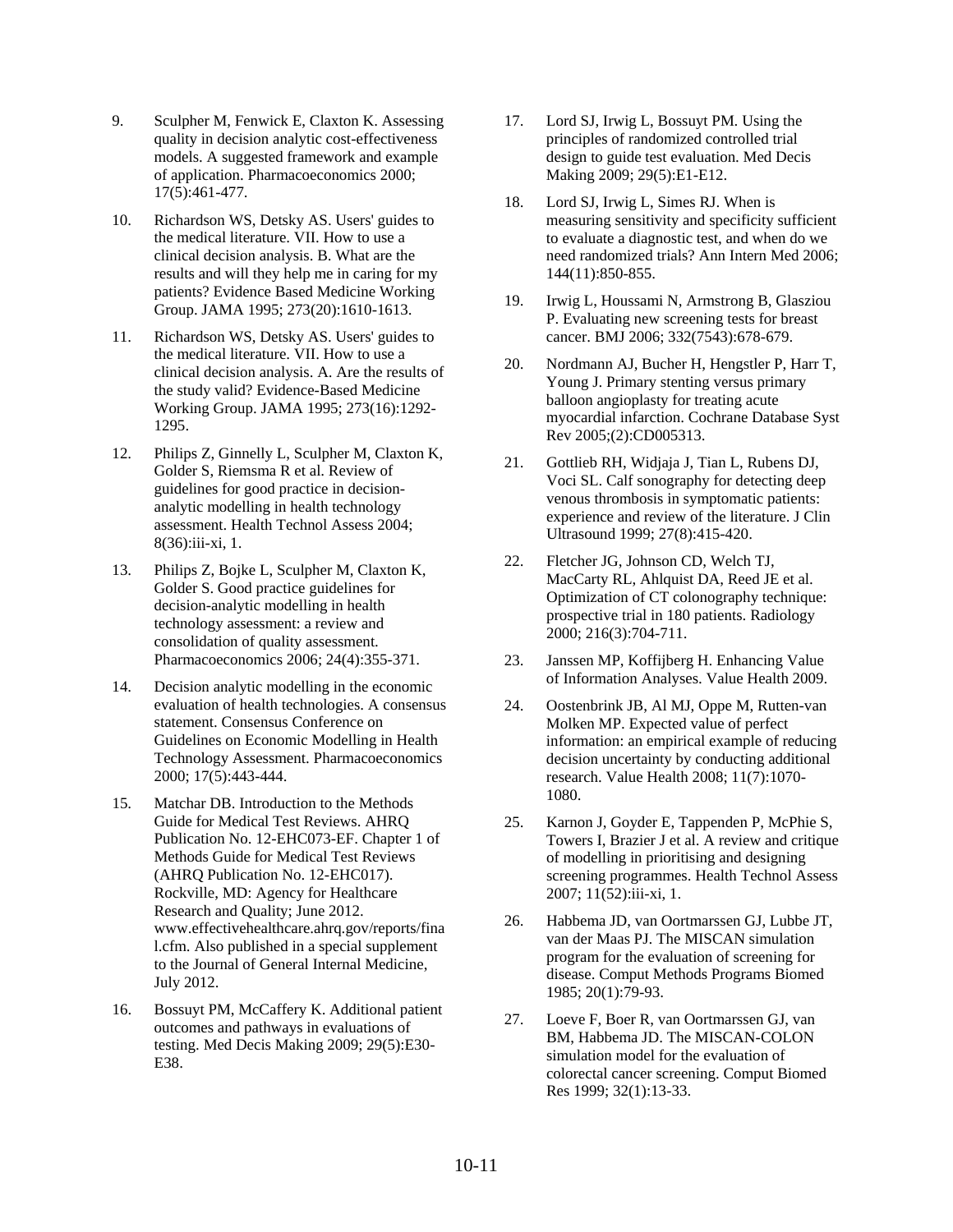- 28. National Cancer Institute, Cancer Intervention and Surveillance Modeling Network. http://cisnet.cancer.gov/colorectal/ comparative.html. Accessed April 12, 2012.
- 29. Loeve F, Brown ML, Boer R, van BM, van Oortmarssen GJ, Habbema JD. Endoscopic colorectal cancer screening: a cost-saving analysis. J Natl Cancer Inst 2000; 92(7):557- 563.
- 30. Zauber AG, Vogelaar I, Wilschut J, Knudsen AB, van Ballegooijen M, Kuntz KM. Decision analysis of coorectal cancer screening tests by age to begin, age to end and screening intervals: Report to the United States Preventive Services Task Force from the Cancer Intervention and Surveillance Modelling Network (CISNET) for July 2007. 2007.
- 31. Screening for colorectal cancer: U.S. Preventive Services Task Force recommendation statement. Ann Intern Med 2008; 149(9):627-637.
- 32. Zauber AG, Lansdorp-Vogelaar I, Knudsen AB, Wilschut J, van BM, Kuntz KM. Evaluating test strategies for colorectal cancer screening: a decision analysis for the U.S. Preventive Services Task Force. Ann Intern Med 2008; 149(9):659-669.
- 33. Matchar DB, Kulasingam SL, McCrory DC, Patwardhan MB, Rutschmann OT, Samsa GP et al. Use of positron emission tomography and other neuroimaging techniques in the diagnosis and management of Alzheimer's disease and dementia. AHRQ Technology Assessment, Rockville, MD 2001; http://www.cms.gov/determinationprocess/do wnloads/id9TA.pdf. Accessed February 6, 2012.
- 34. Knopman DS, DeKosky ST, Cummings JL, Chui H, Corey-Bloom J, Relkin N et al. Practice parameter: diagnosis of dementia (an evidence-based review). Report of the Quality Standards Subcommittee of the American Academy of Neurology. Neurology 2001; 56(9):1143-1153.